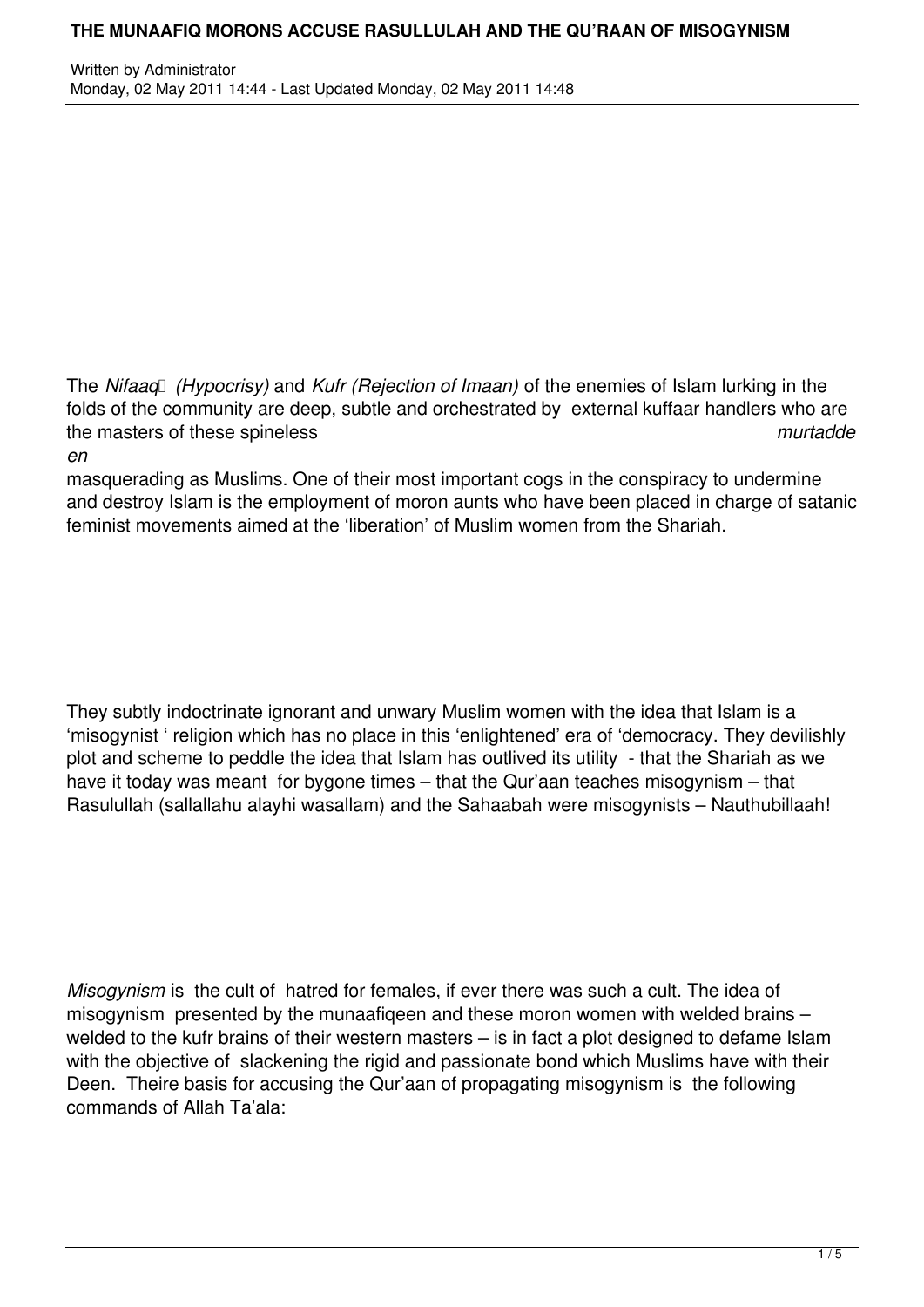- "Men are the rulers of women"
- "For men there is a rank above women"
- "If you fear their disobedience, then admonish them, abstain from conjugality, and beat them."
	- The testimony of two women equals to the testimony of one man
	- A man is allowed to marry four wives
	- A woman's inheritance is half that of a man's.

They slander Rasulullah (sallallahu alayhi wasallam) by labelling him a misogynist because he said that:

- Woman was created from the crooked rib of Aadam (alayhis salaam)
- Most of the inmates oif Jahannum will be women
- Women are generally ungrateful to their husbands

 - If Sajdah for anyone besides Allah Ta'ala was permissible, he would have ordered the wife to make sajdah to her husband

- Women are *maaqisaatul aql* (deficient in intelligence)
- " O Woman! Look! Verily, he (your husband) is either your Jannat or your Jahannum."
- "The curse of Allah is on a woman who is angry with her husband."
- "The Salaat of a woman whose husband is angry with her is not accepted…"

 - "It is not permissible for a woman to fast (Nafl) while her husband is present except with his permission."

- "A woman who applies perfume and passes by a gathering is like an adultress."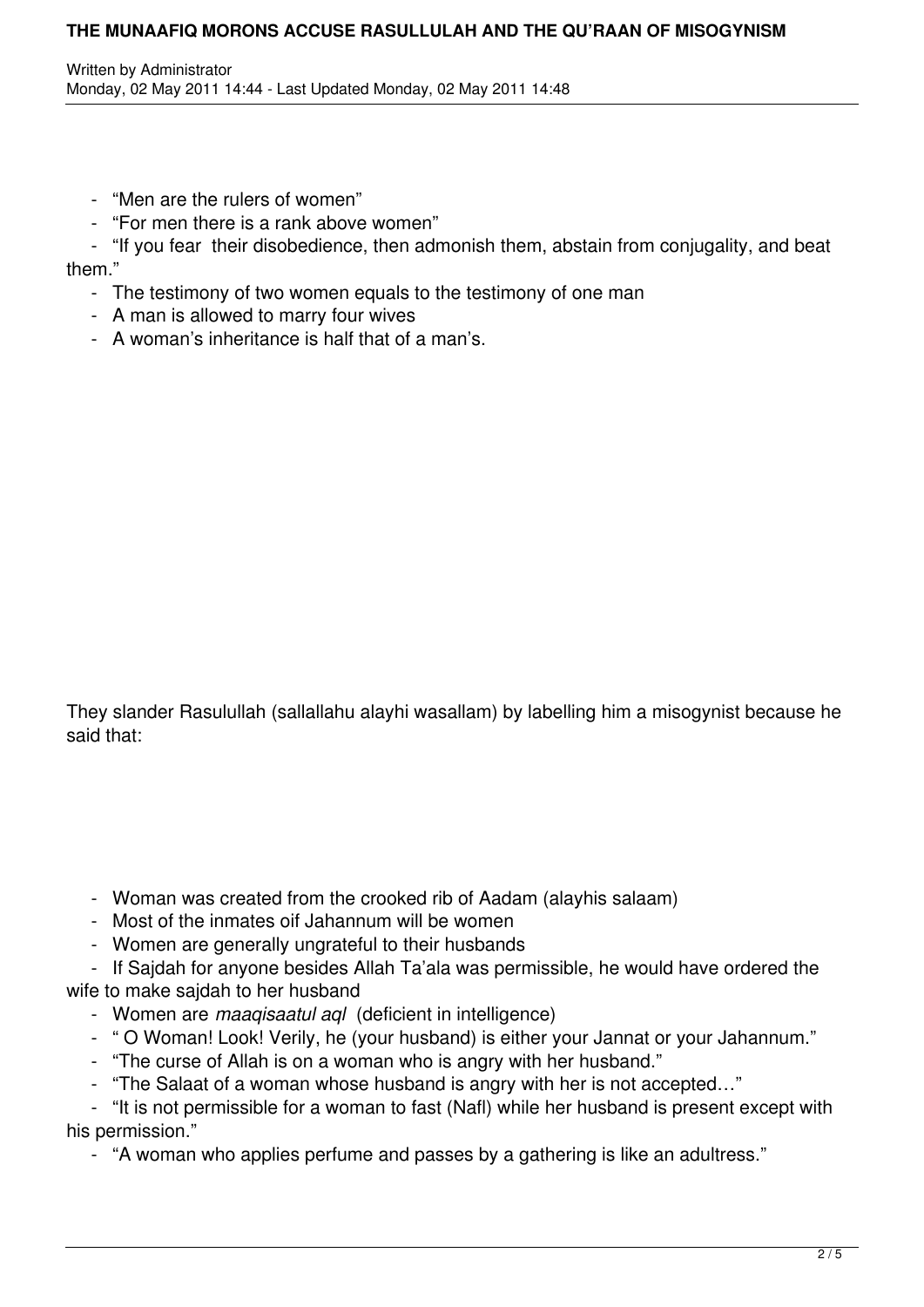The Shariah is accused of promoting misogynism because all the *ahkaam (laws)* pertaining to females are in fact codification of the laws stated in the Qur'aan and Sunnah. Since the munaafiqeen are unable to openly and directly assault the Qur'aan and the Holy personage of Rasulullah (sallallahu alayhi wasallam), they direct their slanders and accusations intended for the Qur'aan and Sunnah to the Ulama who propagate and guard Islam. Since the Ulama are the Shields protecting Islam from the onslaught of the munaafiq and murtad morons, they are subjected to the slanders and attacks which are intended for the Qur'aan and Rasulullah (sallallahu alayhi wasallam).

The hypocrite enemies of Islam professing to be Muslims, equate the divine order of male superiority to abuse of women. The kufr idea of gender equality has been vomited into the mouths of the munaafiq morons by their western bosses and mental slave masters. Thus, every tenet of the divine Shariah which does not conform with the najaasat of western kufr is interpreted to mean 'abuse' against women.

These morons with the density of their brains are unable to understand that disparity in status is not abuse. Such disparity exists in all societies, including the western cult which conspires to destroy Islam. In every sphere of life there exists disparity in ranks and status. No society is free of discrimination of some kind. In fact, it is impossible for the world to function on an orderly basis without discrimination and difference in ranks and status. Despite the superiority of man in Islam, and in all civilizations which have escaped the marauding of the satanic western civilization, Rasulullah (sallallahu alayhi wasallam) said: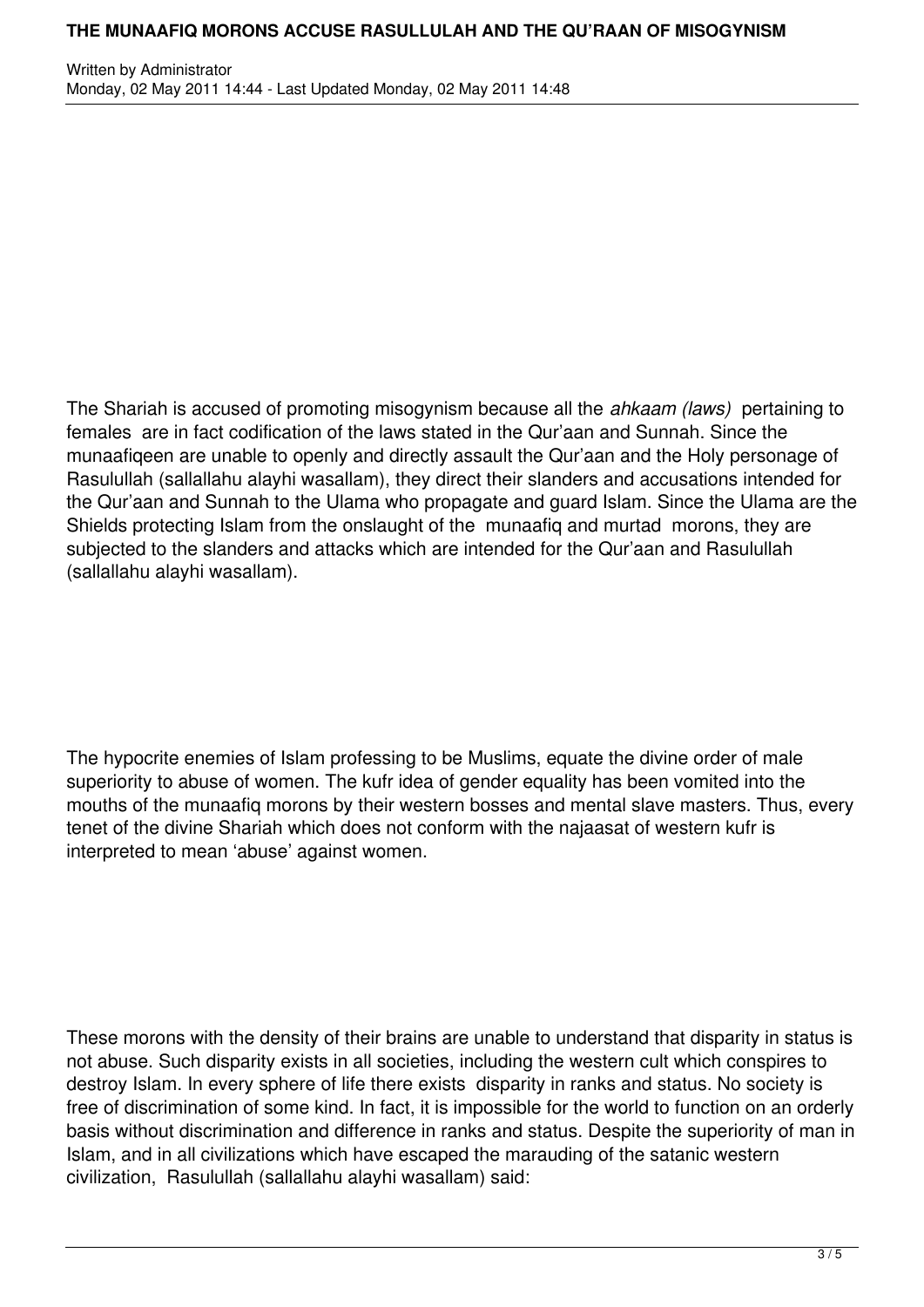- "Paradise lies under the feet of your mother."

 - "The Mu'min husband should not harbour enmity for his wife. If he dislikes something in her, then surely, he will be pleased with another quality in her."

 - "The Mu'min with the most perfect Imaan is one who has the best character and who is the kindest to his wife."

- "Be kind to women, for verily, they are your prisoners…"

 - Despite the Qur'aan Majeed expressly permitting beating of women as a last resort to rectify her obstinacy and to save the marriage, Rasulullah (sallallahu alayhi wasallam) said: "Do not assault her and do not abuse her." Thus, the charge of 'abuse' and 'assault' which the morons hurl at the Qur'aan for permitting light beating is baseless and outright kufr.

- "The best of the benefits of the world is a pious woman."

 - "Fear Allah regarding women, for verily, they are helpless (in your custody)…..Verily, you have taken them (in marriage in your custody) as an Amaanat and you have made them lawful (for marriage) with the Word of Allah……"

- "The noblest of you are those who are the noblest to their families (wives and children)…."

 - "Allah loves a man who cartresses his wife. Both of them are rewarded because of this loving attitude, and their rizq is increased."

 - "When a man enters his home cheerfully, Allah creates an Angel who engages in Istighfaar on behalf of the man until the Day of Qiyaamah."

- "The love which Nikah generates for the husband and wife has not been seem."

The Ahaadith are replete with commands and exhortations of kindness to women. Does all of this indicate misogynism? Undoubtedly, Islam is a patriarchal law and culture. Patroarchy is the natural Law created by Allah Ta'ala for mankind. But patriarchy and superiority of rank are not synonymous with abuse, injustice and cruelty as the munaafiq morons and gender equality mob are insidiously propagating. While the morons, munaafiqs, murtads and zindiqs desire to eliminate the Shariah, Allah Ta'ala says in the Qur'aan Majeed: